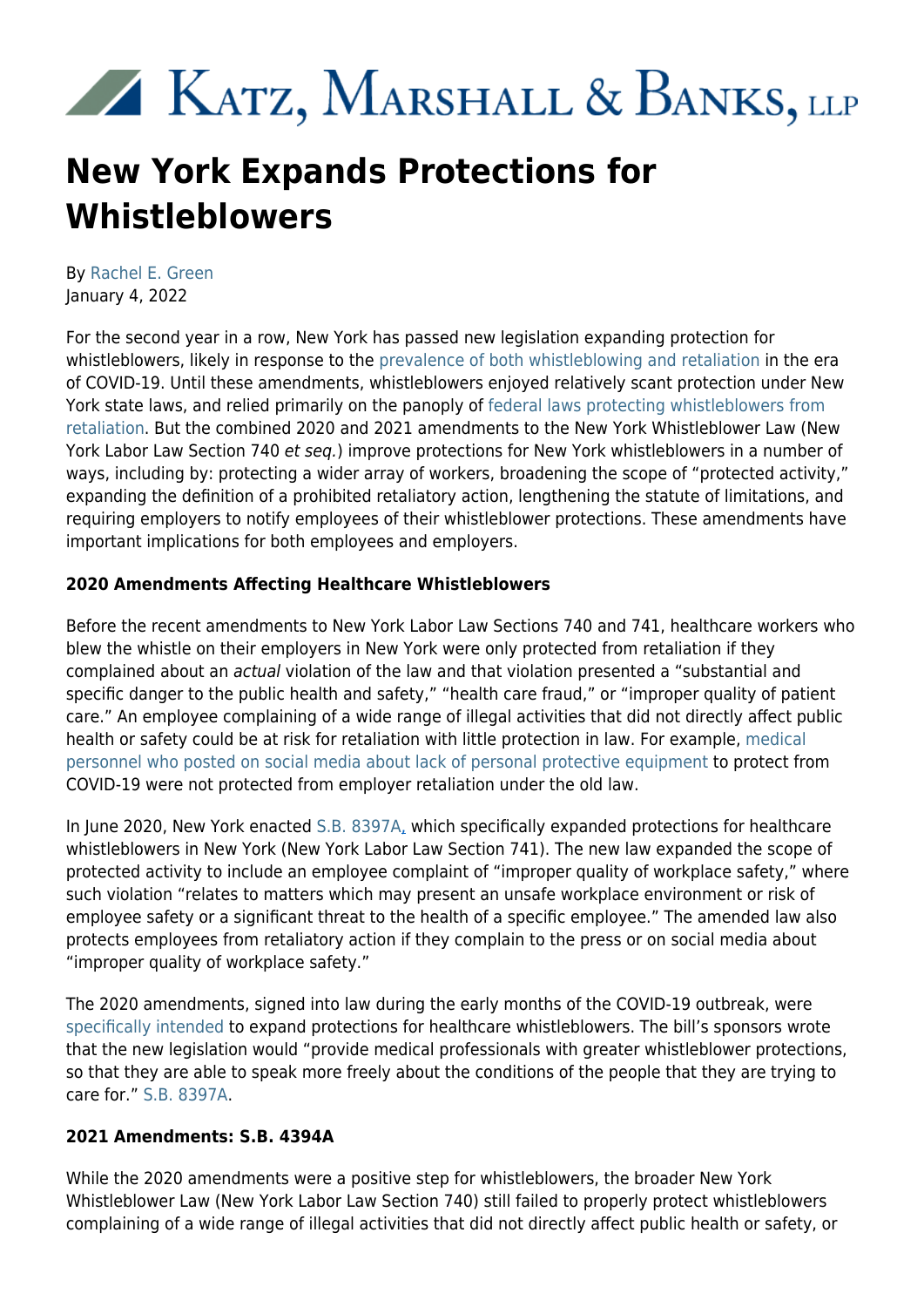the "quality of workplace safety," including activities such as tax evasion and sexual harassment. On October 28, 2021, New York Governor Kathy Hochul signed into law another series of amendments [\(S.B. 4394A\)](https://www.nysenate.gov/legislation/bills/2021/s4394/amendment/a) significantly expanding state law protections for all whistleblowers in New York, not just healthcare whistleblowers (see New York Labor Law Section 740 and 741).

Broadly speaking, the New York Whistleblower Law protects employees from "retaliatory action[s]" from their employer if they engage in a protected activity listed in the law. The changes to the law, which go into effect on January 26, 2022, are much more comprehensive and expansive than those from the 2020 amendments in S.B. 8397A to the healthcare whistleblower law, and include:

Expansion of who is protected under the law Expansion of what constitutes protected activity Expansion of what constitutes prohibited retaliation by the employer Issuance of employer notification requirements Lengthening of statute of limitations and expansion of right to a jury trial Expansion of available remedies

#### A. **Who is Protected Against Retaliation**

The new law expands the scope of who is protected under New York Labor Law Section 740. Previously, "employee" included only current employees; the amendments expand the law to include current and former employees, as well as "natural persons employed as independent contractors," among those protected from retaliation when they engage in a "protected activity." The bill's sponsors wrote: "The importance of this aspect of the bill has been highlighted by workplace health and safety concerns during the COVID-19 pandemic as well as the ongoing misclassification of employees as independent contractors." [S.B. 4394A.](https://www.nysenate.gov/legislation/bills/2021/s4394/amendment/a) Employees clearly benefit from this expansion: current and former employees, as well as independent contractors are all now eligible for protection under New York Whistleblower Law.

#### B. **Protected Activity**

The amendments also expand what qualifies as protected activity. Previously, the law required the employee to have complained about an actual violation of the law in order to be protected from their employer's retaliation. Because most employees are unlikely to be familiar with the ins and outs of what actions may or may not constitute an actual violation of the law, this requirement undoubtedly prevented many employees from complaining at all and also doomed the retaliation claims of many employees who had complained about what they thought was illegal conduct. The new law will protect employees who "disclose, or threaten to disclose to a supervisor or a public body an activity, policy or practice of the employer that the employee reasonably believes is in violation of law, rule or regulation or that the employee reasonably believes poses a substantial and specific danger to the public health or safety…." [S.B. 4394A](https://www.nysenate.gov/legislation/bills/2021/s4394/amendment/a) (emphasis added). The bill's sponsors wrote that this new language requiring a reasonable belief resolved a discrepancy in how private employees were treated in comparison to public employees, since New York Civil Service Law 75-b protects disclosure of "improper governmental actions" where there is a reasonable belief of such impropriety. Further, the new language removes the requirement that the violation actually be one that poses a danger to public health and safety: it is enough for the employer activity to be one which the employee reasonably believes is a violation of a law or one that the employee reasonably believes may pose a danger to the public health or safety. This opens the door for employees to blow the whistle on employer activities, policies, or practices that violate a wider range of laws, rules and regulations that go beyond public safety.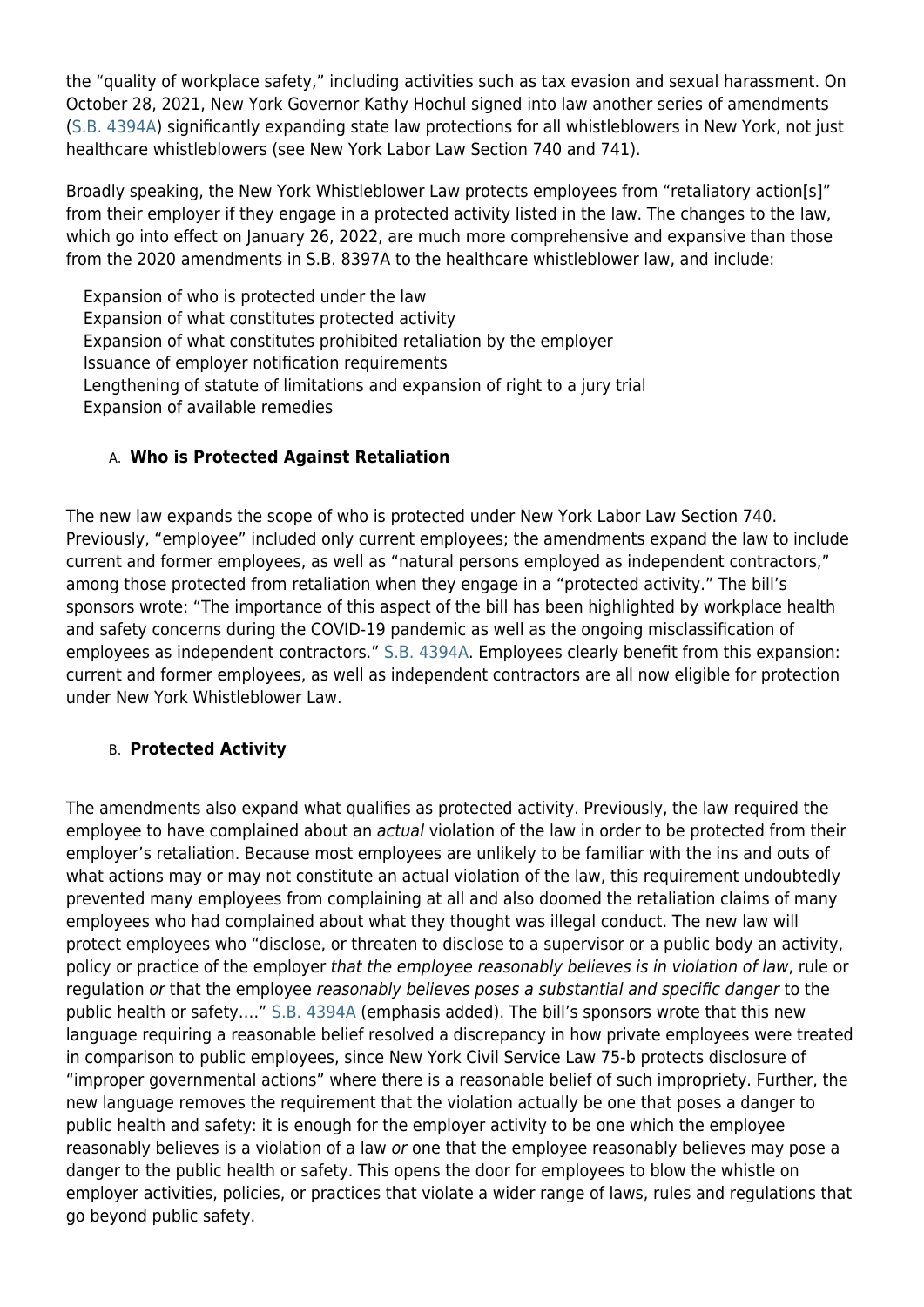Before the new amendments, the law required that employees who disclose the violation to a public body first report violations to their employer to afford the employer a reasonable opportunity to correct the alleged violation. But the new law requires employees only to make a "good faith" effort to notify their employer before disclosing the violation to a public body. And even this "good faith" effort is not required in several circumstances, including if "there is an imminent and serious danger to the public health or safety"; if the employee reasonably believes that notifying their employer could result in "physical harm to the employee or any other person"; if the employee reasonably believes that notifying their employer could result in the "destruction of evidence or other concealment of the activity, policy or practice"; or if the employee reasonably believes the supervisor is already aware of the violation and will not correct it. [S.B. 4394A](https://www.nysenate.gov/legislation/bills/2021/s4394/amendment/a). These changes to what qualifies as protected activities are important expansions of the protections available to whistleblowers in New York.

# C. **Prohibited Retaliation**

Another major expansion in the new amendments involves the definition of prohibited retaliatory action. If an employee engages in activity protected under the law, the employer is prohibited from engaging in certain retaliatory actions. Prior to the amendments, these retaliatory actions were limited to "discharge, suspension or demotion of an employee, or other adverse employment action taken against an employee in the terms and conditions of employment."

But the amendments expand retaliatory actions to more broadly include "an adverse action taken by an employer…to discharge, threaten, penalize, or in any other manner discriminate against any employee…exercising his or her rights under this section." [S.B. 4394A.](https://www.nysenate.gov/legislation/bills/2021/s4394/amendment/a) And furthermore, the new law lists examples of adverse actions, "including but not limited to discharge, suspension, or demotion; …actions or threats to take such actions that would adversely impact a former employee's current or future employment…[and] threatening to contact or contacting United States immigration authorities…" [S.B. 4394A](https://www.nysenate.gov/legislation/bills/2021/s4394/amendment/a). This expanded language reflects the language used in federal laws such as the [Sarbanes-Oxley Act of 2002](https://www.kmblegal.com/resources/sarbanes-oxley) (18 U.S.C. § 1514A(a)) and the [Anti-Money Laundering Act of 2021](https://www.kmblegal.com/whistleblower-blog/strengthened-whistleblower-provisions-anti-money-laundering) (31 U.S.C. § 5323(g)(1)) to protect whistleblowers from a variety of employer adverse retaliatory actions.

# D. **Employer Notification Requirements**

One entirely new addition requires employers to notify employees of the whistleblower protections through a "notice." This notice must be conspicuously posted in an easily accessible and well-lit place customarily frequented by employees and applicants, and must "inform employees of their protections, rights and obligations under this section." [S.B. 4394A](https://www.nysenate.gov/legislation/bills/2021/s4394/amendment/a). This is another employee-friendly change provided by the new amendments: employees, and applicants, are more likely to take advantage of their rights under the law if they are informed.

# E. **Statute of Limitations and Jury Trial**

The 2021 amendments lengthen the statute of limitations for bringing a cause of action against an employer for violation of these whistleblower protections from just one year to two years. They also explicitly entitle the parties to a jury trial. [S.B. 4394A](https://www.nysenate.gov/legislation/bills/2021/s4394/amendment/a). The expansion of the statute of limitations in particular is likely to increase the number of claims brought by employees seeking protection under the New York Whistleblower Law